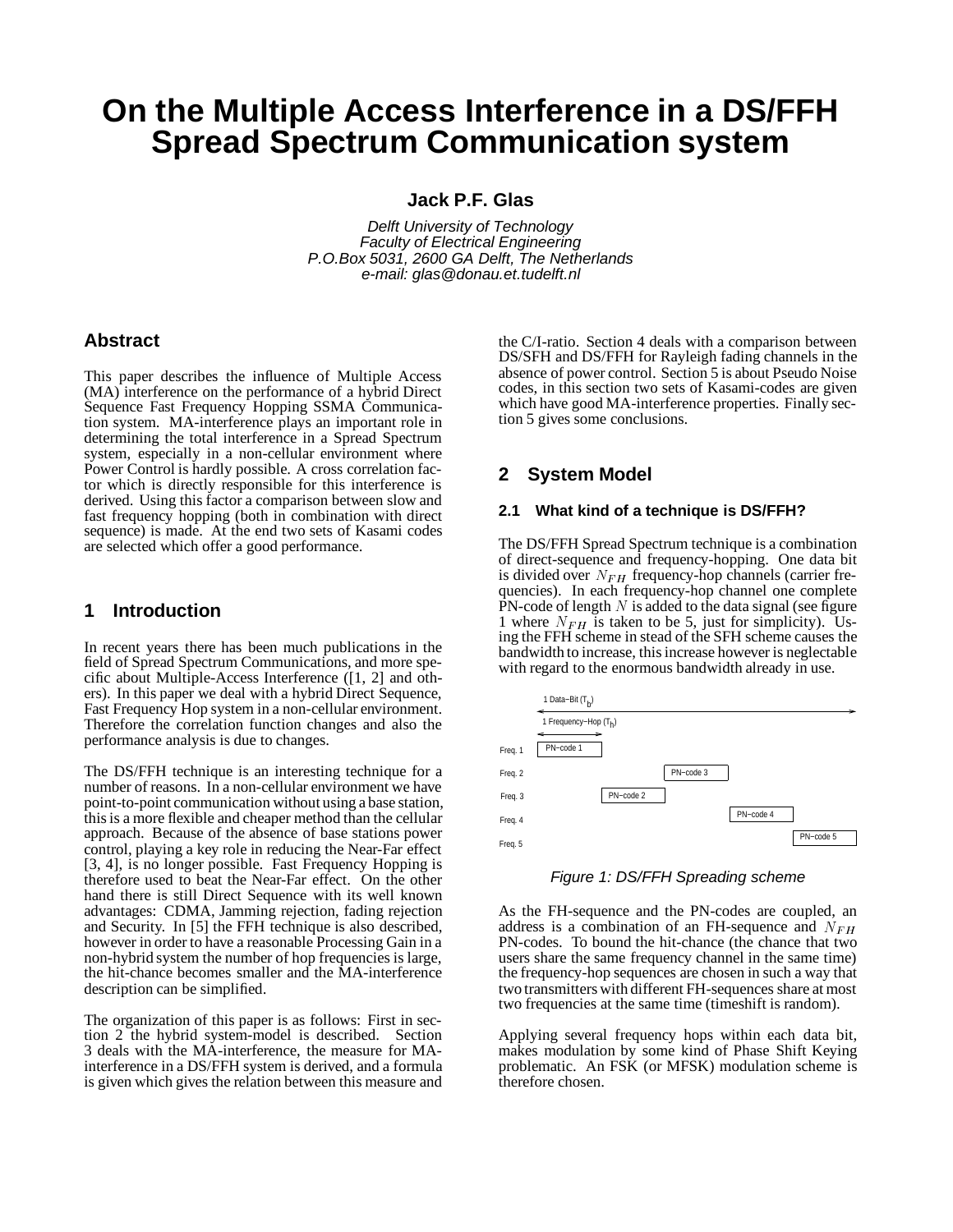#### **2.2 The DS/FFH SSMA system model**

One of the important advantages of spread spectrum systems is their multiple access capability. The interference that results from simultaneous transmittance is called 'Multiple Access (MA) Interference'. Contribution to this interference occurs when the reference user and a nonreference user use the same FH-channel for a fraction of a frequency-hop.

Here we find the difference between DS and DS/FFH. In the case of DS all codes are transmitted in the same frequency slot, codes correlate in this case completely. In the DS/FFH case however two subsequent codes are transmitted in different frequency slots, so codes do only correlate partially. In figure 2 this is shown in more detail: In the DS-case  $code$  1 correlates with both  $code$  k and code  $k + 1$ , on the other hand in the DS/FFH case code 1 only correlates with  $code k$ , the other codes are in other frequency slots.



Figure 2: DS versus DS/FFH

The DS/FFH SSMA system model that will be considered is shown below:



Figure 3: DS/FFH system model

Suppose there are  $K$  active users, one of them, user  $i$ , being the reference user. The other  $K - 1$  users cause MA-interference. The data signal,  $b_k(t)$ , is a polar bit stream of unit amplitude, with a duration  $T_b$ . This signal is FSK-modulated. The FSK-spacing is  $\Delta_{FSK}$ .  $a_k(t)$  is the waveform of the PN-code, also a sequence of polar bits with unit amplitude, with duration  $T_c$ . If we denote by  $d_k(t)$  the sequence  $\{-\frac{N_F H}{2} + \frac{1}{2}, -\frac{N_F H}{2} + 1\frac{1}{2}, \cdots, \frac{N_F H}{2} - \}$  $\frac{1}{2}$  of duration  $T_h = NT_c = T_b/N_{FH}$ , the transmitted signal of the  $k$ -th user is:

$$
s_k(t) = \sqrt{2Psin} \{ (\omega_c + d_k(t)\Delta_{FH} + \frac{\pi}{2}b_k(t)\Delta_{FSK})t + \frac{\pi}{2}a_k(t) + \theta_k \}
$$
  

$$
= \sqrt{2Pa_k}(t)cos\{ (\omega_c + d_k(t)\Delta_{FH} + \frac{1}{2}b_k(t)\Delta_{FSK})t + \theta_k \}
$$
 (1)

 $\Delta_{FH}$  is the frequency-hop spacing. P is the common transmitted power,  $\omega_c$  the center-frequency and  $\theta_k$  the phase of the  $k$ -th carrier.

For the time being we assume that collision between the  $k$ -th and the  $i$ -th user in one frequency-hop channel always occurs. Later this can be corrected by evaluating the hit chance [6]. The FH-spacing is chosen so that double frequency terms can be removed after modulation  $(\Delta_{FH} \gg T_h^{-1}).$ 

The received signal is now:

$$
r(t) = \sum_{k=1}^{K} \sqrt{2P} a_k(t) \cos\{(\omega_c + d_k(t)\Delta_{FH} + \frac{1}{2}b_k(t)\Delta_{FSK})t\} + n(t)
$$
\n(2)

A correlation receiver, synchronized with user  $i$ , responds to  $r(t)$  with an output

$$
Z_i = \sqrt{2P} \{ T_h + \sum_{k=1, k \neq i}^{K} R_{k,i}(\tau_k) \cdot cos\phi_k \} + \int_0^{T_h} n(t) a_i(t) cos(\cdots) dt
$$
 (3)

Here  $\phi_k = \theta_k + \omega_c \tau_k$ ,  $\tau_k$  is the delay of the k-th user ( $\tau_k$ ) is defined to be positive if user  $i$  is delayed with regard to user k). So  $\tau_k$  can vary between  $-T_h$  and  $T_h$ ,  $n(t)$  is the channel noise,  $cos(-i)$  denotes the same cos-term as in (2) and  $R_{k,i}(\tau_k)$  is a continuous time partial cross correlation function defined by:

$$
R_{k,i}(\tau_k) = \int_{\tau_{k1}}^{\tau_{k2}} a_k(t + \tau_k) a_i(t) dt \tag{4}
$$

In the DS-case there are two correlation terms [1]. The interval  $(\tau_{k1}, \tau_{k2})$  is the time that two users i and k share the same frequency-hop channel.  $\tau_{k1}$  and  $\tau_{k2}$  are related to  $\tau_k$  in the following way:

$$
\tau_{k1} = \begin{cases}\n0, & \tau_k \le 0 \\
\tau_k, & \tau_k > 0\n\end{cases}
$$
\n
$$
\tau_{k2} = \begin{cases}\n\tau_k + T_h, & \tau_k \le 0 \\
T_h, & \tau_k > 0\n\end{cases}
$$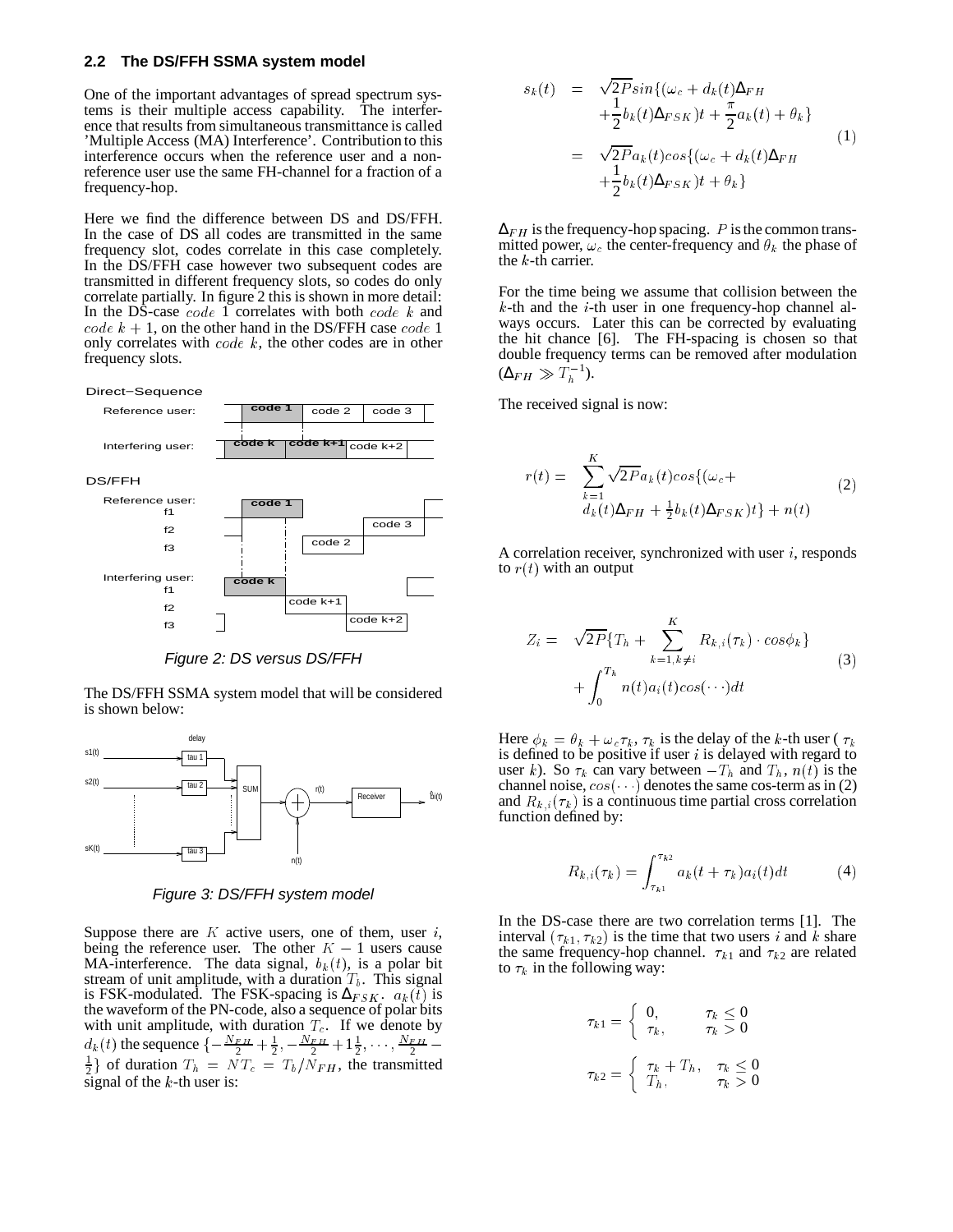If  $-T_h \leq lT_c \leq \tau_k \leq (l + 1)T_c \leq T_h,$ <br>  $(l \in \{\ldots -2, -1, 0, 1, 2, \ldots\})$  this correlation function can be written as:

$$
R_{k,i}(\tau_k) = C_{k,i}(l) \{ (l+1)T_c - \tau_k \} + C_{k,i}(l+1)(\tau_k - lT_C)
$$
 (5)

 $C_{k,i}(l)$  is the discrete aperiodic cross correlation function [7]:

$$
C_{k,i}(l) = \begin{cases} \sum_{j=0}^{N-1-l} a_j^{(k)} a_{j+l}^{(i)}, & 0 \le l \le N-1\\ \sum_{j=0}^{N-1+l} a_{j-l}^{(k)} a_j^{(i)}, & 1-N \le l < 0\\ 0, & |l| \ge N \end{cases}
$$

#### **3 MA-interference parameter**

In this section an expression for the measure of the MAinterference is derived. We use results from [1, 8] extended to a DS/FFH SSMA system.

In this approach phase shifts and time delays are treated as independent random variables. As we are only interested in choosing a good set of PN-codes, the only interference considered is MA-interference.  $\phi_i$  and  $\tau_i$  are assumed to be 0.

The desired signal component of  $Z_i$  is now  $\sqrt{P/2}T_h$  while the variance of the MA-component of  $Z_i$  is (under Gaussian assumption):

$$
Var\{Z_{i,MA}\} = \frac{P}{8T_h} \sum_{k=1, k\neq i}^{K} \int_{-T_h}^{T_h} R_{k,i}^2(\tau) d\tau
$$

$$
= \frac{P}{2T_h} \sum_{k=1, k\neq i}^{K} \sum_{l=1-N}^{N-1} \int_{lT_c}^{(l+1)T_c} R_{k,i}^2(\tau) d\tau + \frac{N_0T_h}{4}
$$
(6)

As  $\tau$  can take values between  $-T_c$  and  $T_c$ ,  $\tau$  is integrated over the corresponding interval. Substituting  $R_{k,i}(\tau)$  from (5) and evaluating the integral gives:

$$
Var{Z_{i,MA}} = \frac{PT_h^2}{24N^3} \left\{ \sum_{k=1, k \neq i}^{K} \rho_{k,i} \right\} + \frac{N_0 T_h}{4} \quad (7)
$$

where:

$$
\rho_{k,i} = \sum_{l=1-N}^{N-1} \left\{ C_{k,i}^2(l) + C_{k,i}(l)C_{k,i}(l+1) + C_{k,i}^2(l+1) \right\}
$$

The term  $\rho_{k,i}$  is directly responsible for the Multiple-Access interference with the  $\bar{k}$ -th user. After some calculation we find for the mean and variance:

$$
E[\rho_{k,i}] = 2N^2 - 1 \tag{8}
$$

$$
Var[\rho_{k,i}] = 6N^3 - 5N^2 + 2N \tag{9}
$$

Interesting to mention is the relation between this factor and the  $r_{k,i}$ -factor from [1]:  $\rho_{k,i} = r_{k,i} - 1$ . The  $\rho_{k,i}$ term is directly responsible for the MA-interference in a DS/FFH system, on the basis of this term proper PN-codes can be selected.

Assuming the mean value for  $\rho_{k,i}$ , the resulting signal to interference ratio  $(S/I)$ becomes:

$$
S/I_{FFH} = \frac{2E_{b,i}/N_0}{1 + \frac{1}{6N} \cdot \frac{2}{N_0} \sum_{k=0, k \neq i}^{K} E_{b,k}}
$$
(10)

Here  $E_{b,k}$  is the received energy per bit for the  $k^{th}$  transmitter,  $\tilde{N}_0$  is the single-sided spectral noise density, and  $K$  is the number of users which share together with the reference user the same frequency hop channel at the same time (they have a hit).

In this formula we did not exploit the diversity which is inherent to fast frequency hopping. As only one bit is transmitted in  $N_{FH}$  frequency slots, it is possible to detect all frequency hops separately and then make a majority vote, applying this strategy yields an enhanced performance.

When applying majority voting the signal to interference ratio (per frequency hop) changes:

$$
S/I_{FFH,MV} = \frac{2E_{h,i}/N_0}{1 + \frac{1}{6N} \cdot \frac{2}{N_0} \sum_{k=0,k \neq i}^{K} E_{b,k}}
$$
(11)

Here  $E_h$  is the energy per frequency hop.

One last remark is to be made. In the derivation of the signal to interference ratio the signals are assumed to be Gaussian, this assumption is only valid for either long PNcodes or a large number of users. Simulations show that for a FH-pattern with maximal two hits and a PN-code length of 63, 2 interfering users are enough to have Gaussian distributed interference.

#### **4 FFH versus SFH**

In this section we will compare the performance of DS/FFH systems and DS/SFH systems. As this section is only meant as an illustration, we will not go into detail.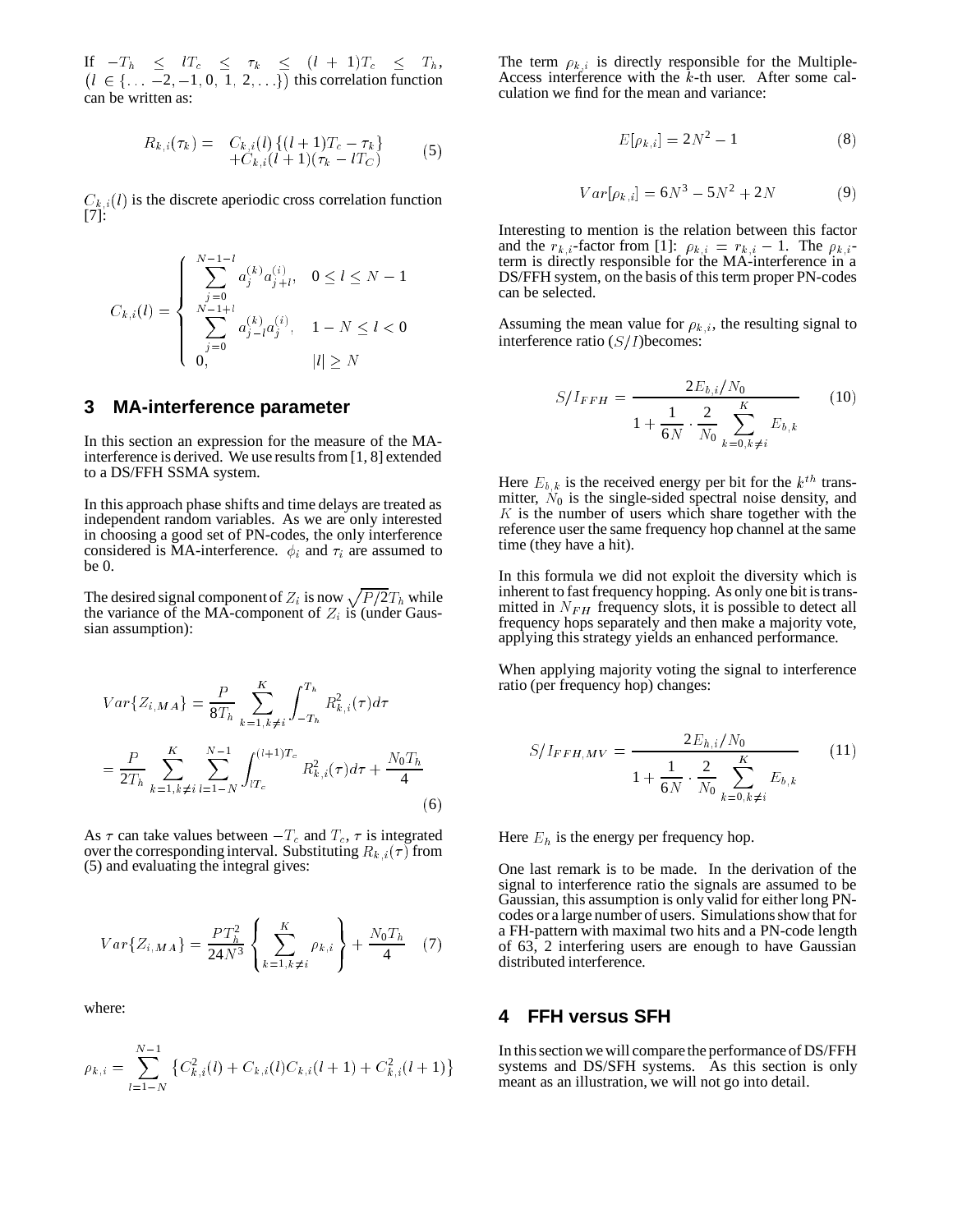For  $\rho_{k,i}$  a value of  $2N^2$  is chosen  $(E[\rho_{k,i}] = 2N^2 - 1)$ , in section 5 will be shown that sets of PN-codes can be found which have  $2N^2$  as an upper bound. For  $N_{FH}$  we chose a value of 7 (Now there are 6 FH-sequences which share maximally two frequencies at the same time for a random time shift: 0-1-2-3-4-5-6, 0-2-4-6-1-3-5, 0-3-6-2- 5-1-4, 0-4-1-5-2-6-3, 0-5-3-1-6-4-2, 0-6-5-4-3-2-1). and the PN-code length is 63. For both SFH (see [9] for details) and FFH it is assumed that there are  $N_{FH}$  frequency slots available.

The hit chance  $(P_{hit})$  is the chance that two transmitters share the same frequency slot at the same time. For FFH there is a maximum chance of 1 that there appear 2 hits at a random time-shift (there is only 1 hit if the time-shift is an integer number times a hop-time, this is explained in [10] there they don't mention the 'integer'-condition). So for the FFH case there are maximally  $2(K-1)/N_{FH}$  users transmitting in the same frequency-slot as the reference user, <sup>K</sup> being the number of active users.

For SFH the approximation found in [9] will be used, which results in:  $P_{hit, SFH} = 1/(N_{FH} + 1) = 0.14$ . For the  $S/I$ -ratio the formula by Pursley will be used [1] (The  $r_{k,i}$ -factor will also be approximated by its mean:  $2N^2$ ):

$$
S/I_{SFH} = \frac{2E_{b,i}/N_0}{1 + \frac{1}{3N} \cdot \frac{2}{N_0} \sum_{k=0, k \neq i}^{K} E_{b,k}}
$$
(12)

As no power control is assumed we have to make an assumption concerning the spatial distribution of the users. For this we will use the log-normal distribution function motivated in [11]:

$$
K'(r) = \frac{K-1}{\sqrt{2\pi}rs_i}exp\left[-\frac{(\ln r)^2}{2s_i^2}\right]
$$
 (13)

Here  $K'(r)$  is the number of interfering users per unit distance at a normalized distance  $r$ .  $s_i$  is a parameter which determines the shape of the distribution this parameter is chosen to have a value of 0.7.

The power is expected do decrease as a function of the normalized distance:  $P(r) \sim r^{-\beta}$ , for  $\beta$  a value 3 has been chosen. The reference user is assumed to have a normalized distance  $r = 0.7$  to the receiver. The resulting spatial distribution for 50 users is shown in figure 4.

The channel is assumed to have Rayleigh fading, so the relation between the S/I-ratio  $(\gamma)$  and the Bit Error Rate for the FSK modulation scheme is given by [12]:

$$
BER = \frac{1}{2 + \gamma} \tag{14}
$$

When comparing DS/FFH and DS/SFH without applying the diversity inherent to FFH both systems will perform about the same (see figure 5). More interesting is the case



Figure 4: Spatial distribution of users

in which we apply majority voting (diversity), the results are given in figure 6 for 1, 11, 31 and 51 users. For the majority voting it is assumed that the interference of two successive 'hops' is independent (different frequency channels, pseudo-random hop-sequences), this is not true in the SFH case.

#### **5 Finding a proper set of PN-codes**

In the previous section a measure was derived for the MAinterference in a DS/FFH SSC system. This measure will function as a criterion to select a proper set of PN-codes. Except for a low cross-correlation factor the codes also have to meet the "balance"-property: the difference between ones and zeros in the code may only be 1. This last requirement stands for nice spectral density properties. Candidates are codes from the large set of Kasami codes, the code-length is chosen to be 63. In [13] also code-set selections can be found, candidates here are the Gold codes and the small set of Kasami codes, the "balance"-criterion is not met in that case.

Kasami codes in the large set are created by combination of 3 m-sequences [14, 8, 15]:

$$
r = u \cdot T^k v \cdot T^m w
$$

Here u and v are m-sequences of length:  $N = 2<sup>n</sup> - 1$  (n even) which form a preffered pair  $[16]$ . w is a m-sequence resulting after decimation the *v*-code with a value  $2^{n/2} + 1$ .  $T$  denotes a delay of one element,  $k$  is the offset of the  $v$ code with respect to the  $u$ -code and  $m$  is the offset of the  $w$ -code with respect to the  $u$ -code. Offsets are relative to the all-ones state.

The following notation will be used for Kasami-codes of the large set with  $n = 6$  ( $N = 63$ ), u is the m-sequence with feedbacks  $(6,1)$  and v is the m-sequence with feedbacks (6,5,2,1):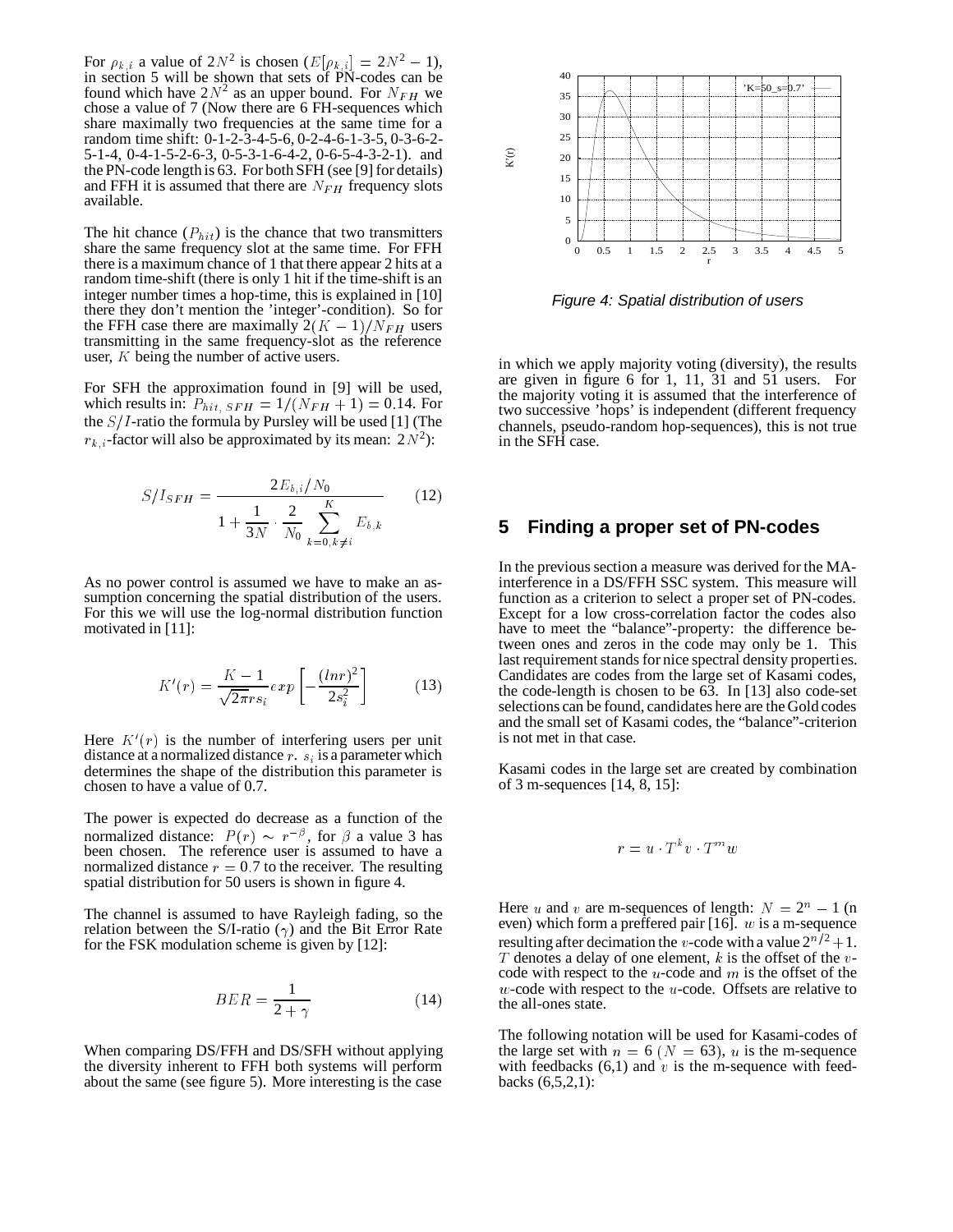

Figure 5: BER as a function of the S/N-ratio for both SFH and FFH, no majority voting applied



Figure 6: BER as a function of the S/N-ratio for FFH when majority voting is applied

$$
kas(n, k, m) = \begin{cases} u \cdot T^k v \cdot T^m w, & 0 \le k \le 2^n - 2, 0 \le m \le 2^{n/2} - 2 \\ u \cdot T^m w, & (small set) \\ k = 2^n - 1, 0 \le m \le 2^{n/2} - 2 \\ v \cdot T^m w, & k = 2^n, 0 \le m \le 2^{n/2} - 2 \\ u \cdot T^k v, & (Gold codes) \\ 0 \le k \le 2^n - 2, m = 2^{n/2} - 1 \\ v, & (m - sequence) \\ k = 2^n - 1, m = 2^{n/2} - 1 \\ u, & (m - sequence) \\ k = 2^n, m = 2^{n/2} - 1 \end{cases}
$$

To calculate the total MA-interference in a SSC system, we have to know the  $\rho_{k,i}$ -factor of each code combination used. The mean-value of this term is  $2N^2 - 1$ , as a selection-criterium we require that for all code combinations in the set the  $\rho_{k,i}$ -factor has a value less than this mean:

$$
\rho_{k,i} < 2N^2 - 1
$$

Let us look at a set of PN-codes with  $\rho_{k,i}$ -factors below  $2N^2 - 1$ . The PN-codes in this example have length 63, so there are 520 possible PN-codes [8]. It appeared that among these 520 codes only 241 codes are balanced, these 241 balanced codes are taken as a candidate set.

It turned out that there are two sets, each containing 17 PNcodes, for which all  $\rho_{k,i}$ -factors have values below  $2N^2$ . These sets are shown in the tables 1 and 2.

To determine the number of addresses which can be formed with these sets of codes, remember that if there are  $N_{FH}$  + 1 FH-channels available,  $N_{FH}$  FH-sequences can be formed. Another constraint is that one user address uses  $N_{FH}$  different PN-codes (to avoid the case that two addresses have the frequency-hop sequence as well as more than one PN-code in common). When  $N_c = 17$  (number of codes in a code set) the resulting number of addresses is then about  $8 \cdot 10^6$ .